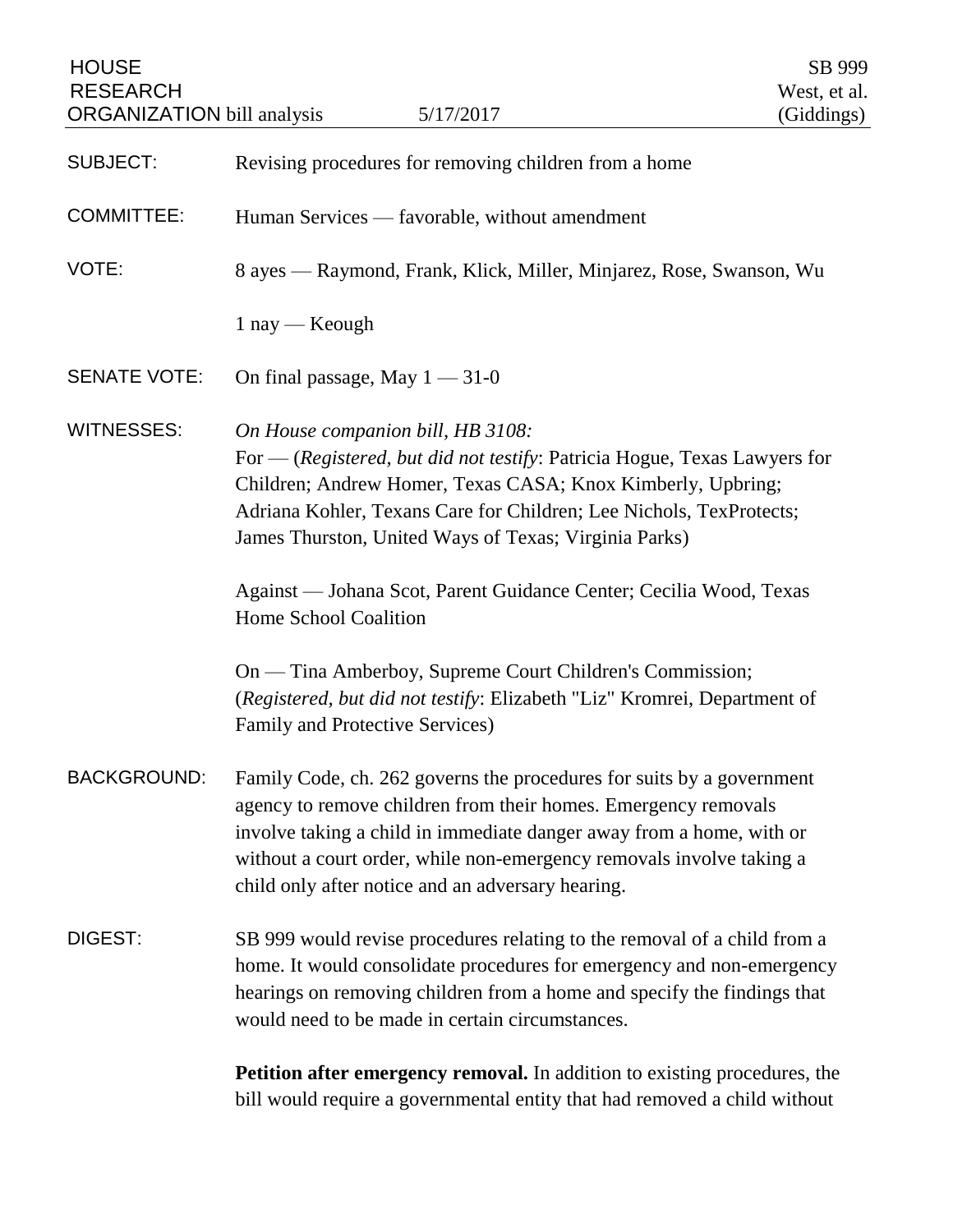## SB 999 House Research Organization page 2

a court order to submit an affidavit stating:

- the reason for removal:
- that continuation of the child in the home would have been contrary to the child's welfare;
- that there was no time for a full adversary hearing prior to removal; and
- that reasonable efforts were made to prevent or eliminate the need for removal of the child.

**Full adversary hearing.** A full adversary hearing held prior to the removal of a child would have to occur within 30 days after a petition was filed. At the conclusion of the hearing, the court would have to issue a temporary order if it found there was a continuing danger to the physical health or safety of a child caused by the person entitled to possession of a child and that continuation of the child in the home would be contrary to the child's welfare. The court also would have to find that reasonable efforts were made to prevent or eliminate the need for removal of the child.

During a full adversary hearing held after emergency removal of a child, a court could consider if a person in the household had abused or neglected another child when determining whether there was a continuing danger to a child in a home.

**Continuance.** The bill would extend an existing, maximum seven-day continuance of an adversarial hearing that is currently available to indigent persons to non-indigent persons for good cause shown. The continuance would allow time for the individual to hire an attorney or for the individual's attorney to file a response to the removal petition and prepare for the hearing.

**Effective date.** The bill would take effect September 1, 2017, and would apply only to a suit that was filed on or after that date.

SUPPORTERS SB 999 would ensure the same level of protection was afforded to parents